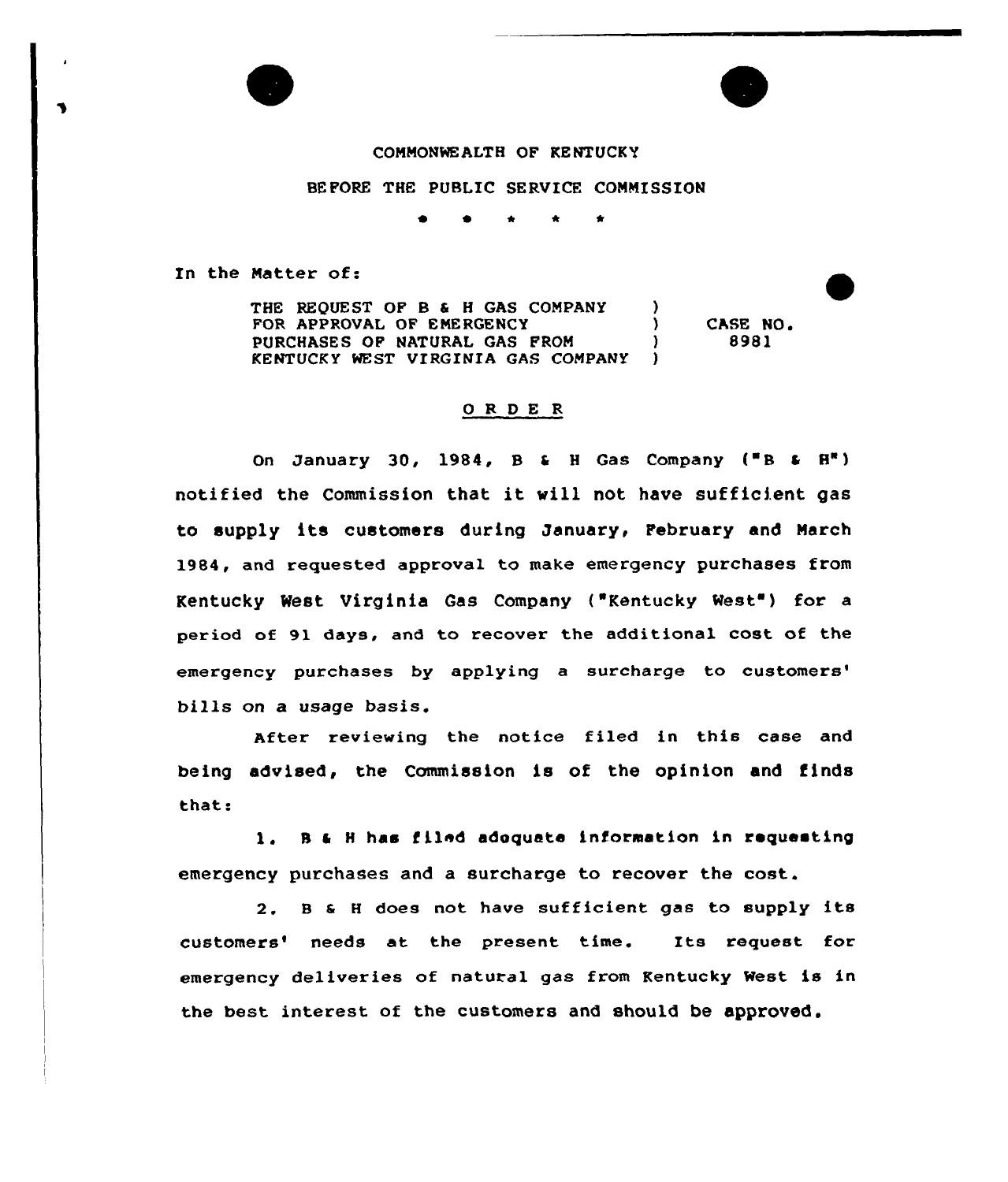3. The rate to be charged for the emergency purchases vill be the same rate charged city gate customers under rate schedule GSS-1 of Kentucky West's Federal Energy Regulatory Commission Tariff No. l. At this time the rate is S5.43 per Ncf. <sup>B</sup> & <sup>8</sup> should notify the Commission if its supplier's rate is increased or decreased so that B & H can adjust its surcharge accordingly.

4. The additional cost for the emergency purchases vill be approximately S14,956 and should be collected in the form of a surcharge to be added to the existing rates of <sup>B</sup> & H. In calculating this surcharge <sup>B</sup> & <sup>H</sup> priced the gas supplied by Bradley at \$0.80 per Mcf instead of the current cost of S1.00 per Ncf. By implementing the correct price the result vould be a required surcharge of S1.02 per Ncf rather than \$1.07 per Mcf as proposed by B & R. B & H then reduced this amount by  $$0.44$  per Mcf for  $$5651$  of overcollections of surcharge revenues fox January, February and March 1983. This resulted in a proposed surcharge of \$0.63 per Mcf. However, by considering the current cost of gas the surcharge should be S0.58 per Ncf and should be applied to the billings for the months of January, February and Narch 1984.

5. <sup>B</sup> & <sup>8</sup> should maintain its records in such <sup>a</sup> manner that at the end of March 1984 any overcollection or undercollection can be readily determined.

<sup>6</sup> <sup>~</sup> <sup>B</sup> & <sup>8</sup> should file with the Commission <sup>a</sup> statement of gas costs and revenues collected at the end of Narch 1984,

 $-2-$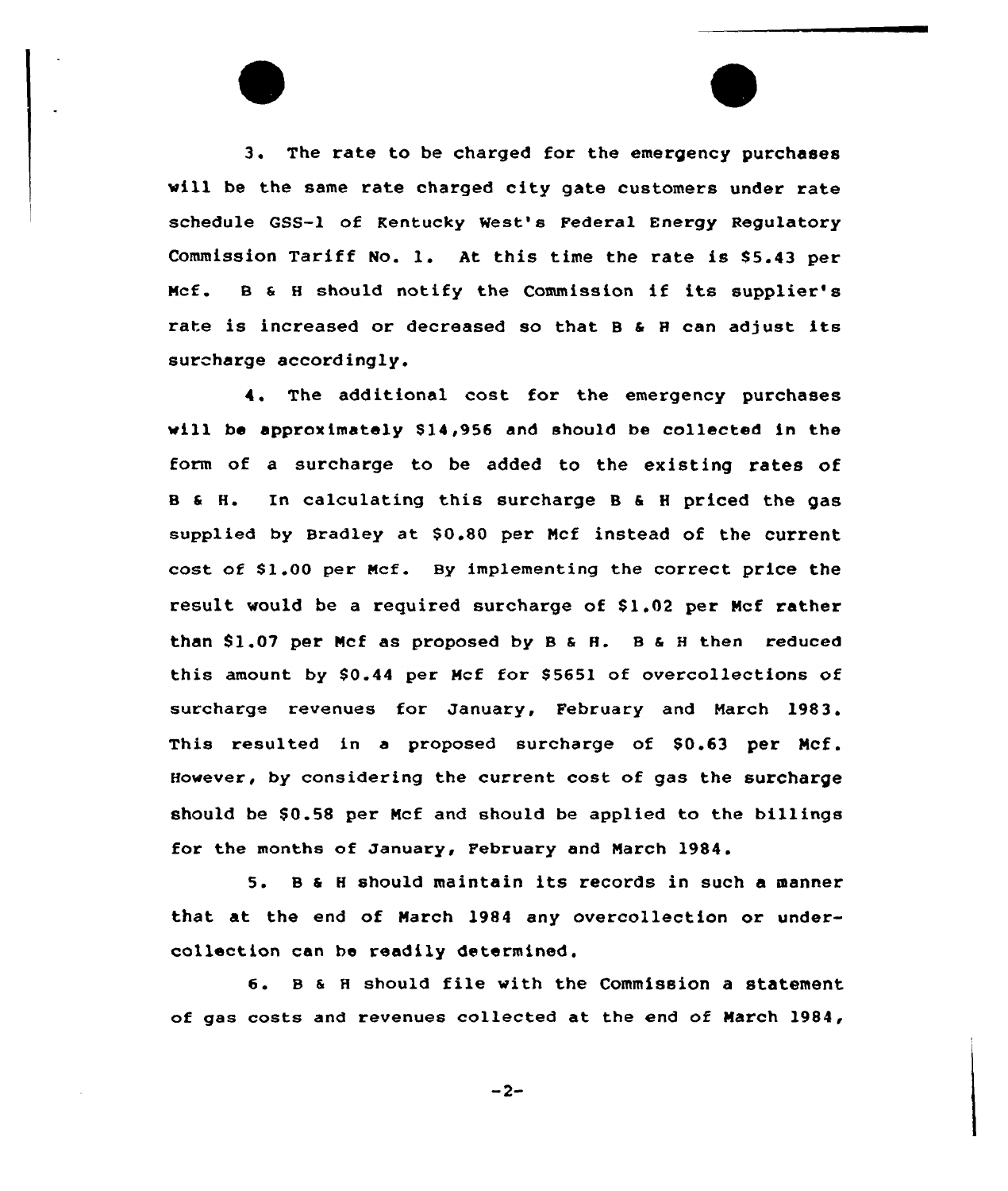and, if necessary, <sup>a</sup> plan to balance its account with Kentucky Nest.

7. The Commission notes that <sup>B</sup> & <sup>8</sup> vas alloved <sup>a</sup> surcharge in Case No. 8752, the request of <sup>B</sup> & <sup>H</sup> Gas Company for apptoval of Emergency Purchases of Natural Gas from Kentucky Nest virginia Gas Company for 120 Days and approval of a surcharge, for the same reasons as mentioned herein. <sup>B</sup> & 8 however failed to file <sup>a</sup> timely report of gas costs and collections as previously ordered. If the report mentioned in Finding No. <sup>6</sup> is not filed within the time frame identified in that Finding, the Commission will institute show cause proceedings against B & H.

8. B & H did not give notice of the proposed surcharge and notice as to intervention to its customers.

IT IS THEREFORE ORDERED that <sup>B</sup> & 8's request to make emergency gas purchases from Kentucky West is in the public interest and is hereby approved for a period of 91 days beginning January 1, 1984.

IT IS FURTHER ORDERED that B & H shall recover the additional cost of emergency purchases from Kentucky Nest in the form of <sup>a</sup> surcharge to he added to the present rates nov being charged by <sup>B</sup> & H. The amount of the surcharge shall be 58 cents per Ncf and shall be applied to the billings for the months of January, February and March 1984.

IT IS FURTHER ORDERED that B & H shall notify the Commission if its supplier's rate is increased or decreased so that <sup>B</sup> & <sup>H</sup> can adjust its surcharge accordingly.

 $-3-$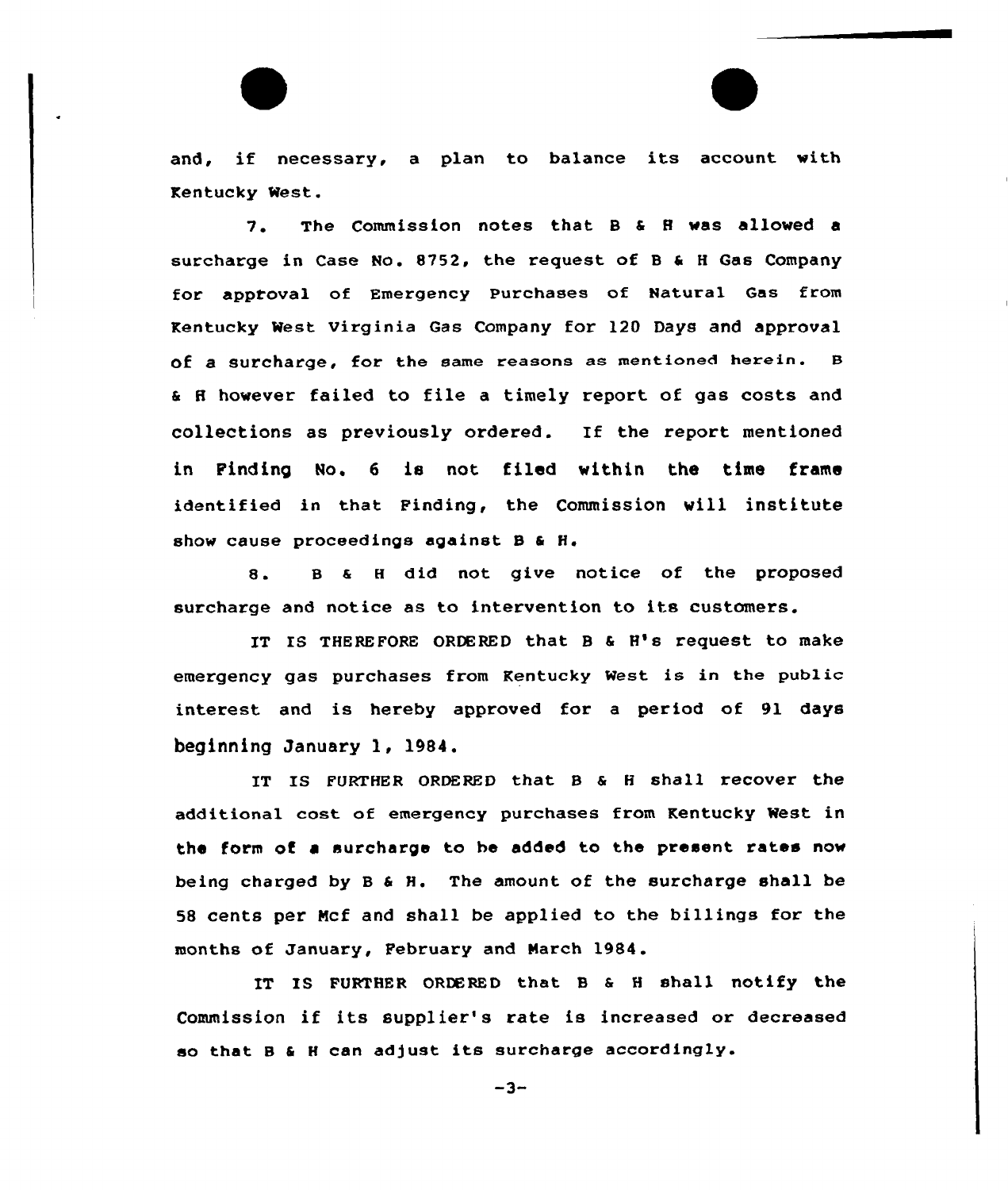IT IS FURTHER ORDERED that 8 <sup>a</sup> <sup>H</sup> shall maintain its records in such a manner that at the end of March 1984 any avercollection or undercollection can be readily determined.

IT IS FURTHER ORDERED that 8 <sup>5</sup> <sup>H</sup> shall file with the Commission a statement of gas costs and revenues collected at the end of March 1984, and, if necessary, <sup>a</sup> plan to balance its account with Kentucky West. If this statement is not filed within a timely manner the Commission will institute show cause proceedings against 8 a H.

IT IS FURTHER ORDERED that B & H shall mail to each customer a typewritten or printed notice of the proposed surcharge and the reason for the surcharge, said notice to also include a statement to the effeet that any corporation, body politic or person may request leave to intervene and may request that. a hearing be scheduled by the Commission. The notice shall also state that the Notion shall be submitted to the Public Service Commission, 730 Schenkel Lane, P. O. Box 615, Frankfort, Kentucky 40602, within 30 days after notice of the proposed surcharge is given and shall set forth the grounds for the request and the interest of the party. Alternatively, B & H shall publish once a week for 2 consecutive weeks in a newspaper or newspapers of general circulation in its service area notice of the proposed surcharge, said publication to include the above statement relative to intervention and hearing.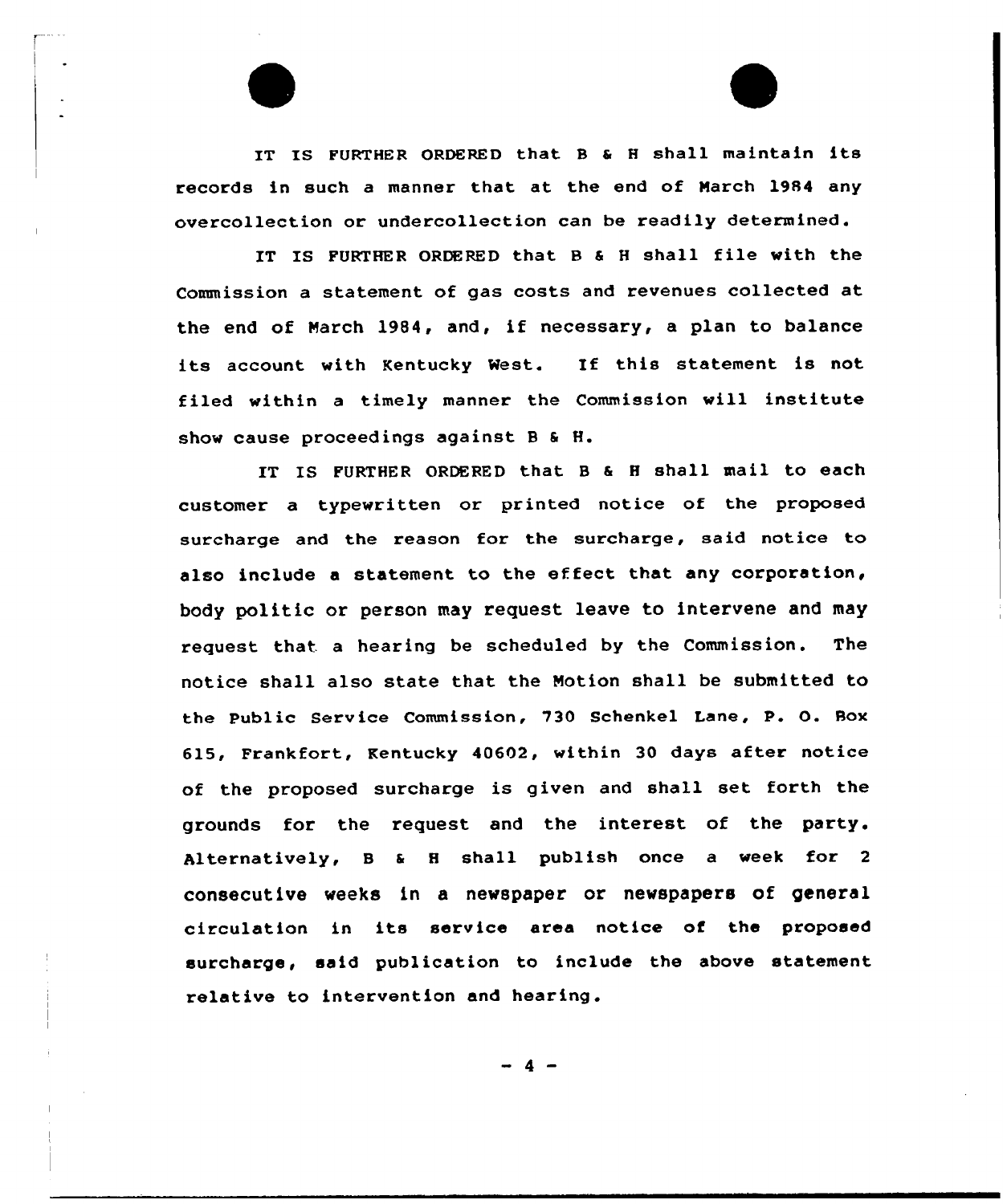IT IS FURTHER ORDERED that 8 & <sup>H</sup> shall file proof of notice with the Commission.

IT IS FURTHER ORDERED that within 30 days from the date of this Order 8 <sup>a</sup> <sup>H</sup> shall file its revised tariff sheets setting out the rates approved herein.

Done at Frankfort, Kentucky, this 2nd day of Narch, 1984.

PUBLIC SERVICE COMMISSION fha Vice Chairman

Commiss

ATTEST:

**Secretary**